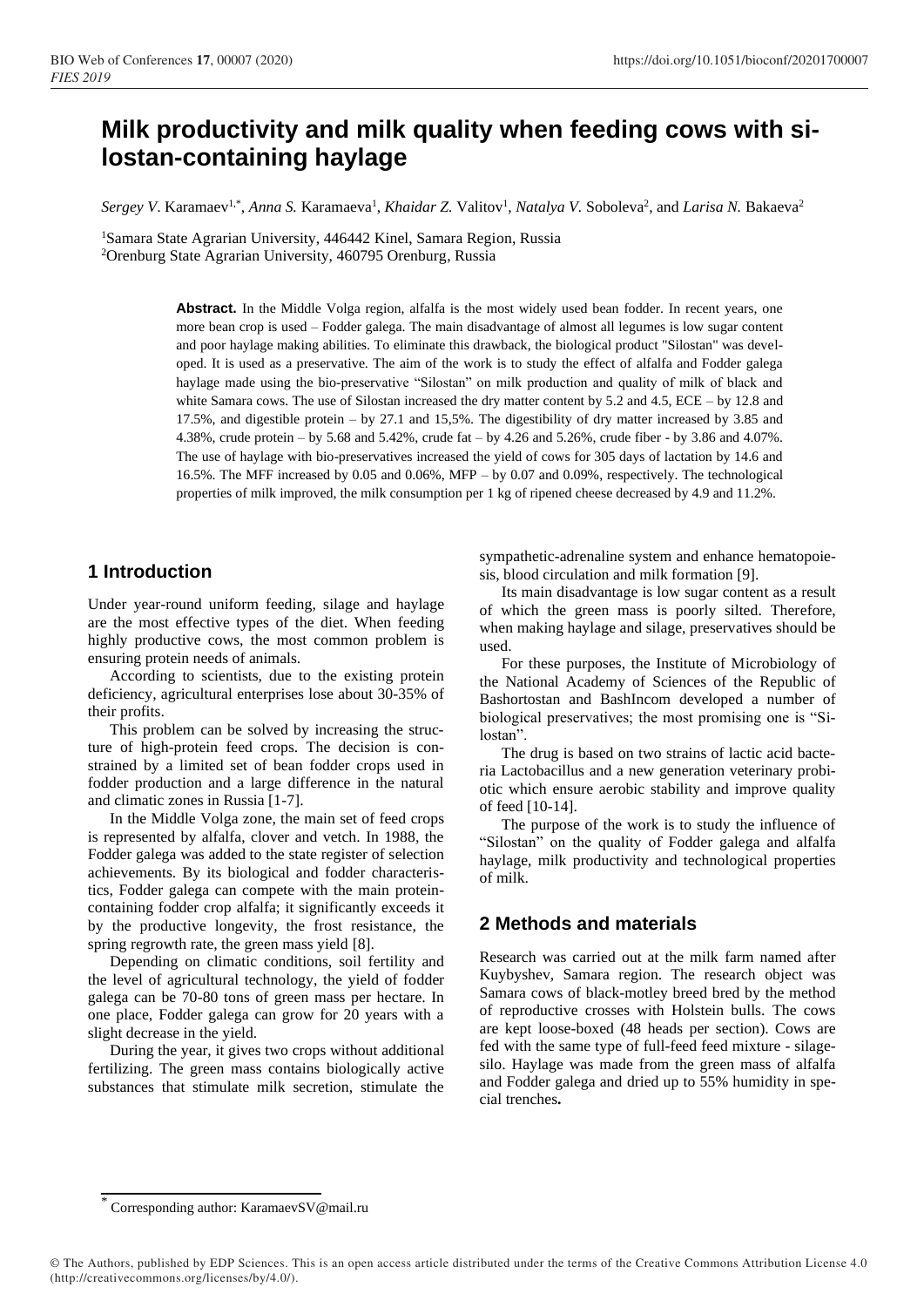Alfalfa and Fodder galega, like all protein feed crops, are relatively poorly silaged due to low sugar content. In this regard, when making silage, the biological preservative Silostan was used.

The preservative was introduced using a spray gun mounted on a tractor in accordance with the recommendations of "Bashinkom" at the rate of 1 liter of the preparation per 150 tons of green mass. To feed the cows, haylage began to be used two months after laying the trans-neck.

The diet was balanced in terms of basic nutrients in accordance with detailed feeds. It included vetch hay, corn silage, alfalfa or Eastern Fodder galega haylage, concentrated feed, pa-current, premix.

Animals of group I (control) received alfalfa hay without preservatives, group II (control) - Fodder galegaa hay without preservatives, group III (experimental) alfalfa hay and group IV (experimental) - Fodder galega hay containing Silostan.

Feed quality was determined according to the generally accepted methods. The digestibility of nutrients in the body was studied by the balancing experiment method in three cows from each group.

The chemical composition of feed, feces, urine, and milk was determined in the animal husbandry research laboratory of Samara State Agrarian University and the Analytical Laboratory of Orenburg SAU using licensed equipment according to the generally accepted methods.

## **3 Results**

The laboratory study of haylage samples prepared using different technologies showed that feeds have different quality (Table 1).

It was found that humidity of Fodder galega haylage made without preservatives was 1.79% lower than that of alfalfa; when the preservative was added, the difference was 2.48%. At the same time, the use of the preservative reduced moisture of alfalfa haylage by 1.44%, and Fodder galega haylage – by 2.13%.

The bio-preservative "Silostan" consists of specially selected lactic acid bacteria that rationally use plant mass carbon stocks which can optimize the structure of organic acids.

In the haylage made with a bio preservative, the content of organic acids decreased by 0.27-0.18% due to a decrease in the fraction of acetic acid and elimination of butyric acid. The content of lactic acid increases in the alfalfa haylage by 0.04%, and in the Fodder galega hay $lage - by 0.12%$ .

At the same time, specific gravity of lactic acid in alfalfa hay was higher than that in Fodder galega hay by 0.43%.

"Silostan" makes it possible to intensify lactic acid fermentation, optimize the ratio of organic acids, improve organoleptic properties and the nutritional value of haylage (Table 2).

| <b>Table 1.</b> Quality of the alfalfa and fodder galega haylage |  |  |  |  |
|------------------------------------------------------------------|--|--|--|--|
|                                                                  |  |  |  |  |

|                                                        | Feed crop             |           |                   |           |  |  |
|--------------------------------------------------------|-----------------------|-----------|-------------------|-----------|--|--|
| Indicator                                              |                       | alfalfa   | Fodder galega     |           |  |  |
|                                                        | Haylage making method |           |                   |           |  |  |
|                                                        | preservative-free     | preserved | preservative-free | preserved |  |  |
| Moisture, %                                            | 55.28                 | 53.84     | 53.49             | 51.36     |  |  |
| pH                                                     | 4.46                  | 4.53      | 4.37              | 4.64      |  |  |
| Content of organic acids, %:                           | 4.39                  | 4.12      | 4.45              | 4.27      |  |  |
| incl. milk                                             | 3.49                  | 3.53      | 3.52              | 3.64      |  |  |
| acetic                                                 | 0.75                  | 0.59      | 0.71              | 0.63      |  |  |
| oil                                                    | 0.15                  |           | 0.22              |           |  |  |
| The proportion of milk<br>acids to the sum of acids, % | 79.50                 | 85.68     | 79.10             | 85.25     |  |  |

**Table 2.** Nutritional value of the alfalfa and fodder galega haylage

|                           | Feed crop             |           |                   |           |  |  |  |
|---------------------------|-----------------------|-----------|-------------------|-----------|--|--|--|
| Indicator                 | alfalfa               |           | Fodder galega     |           |  |  |  |
|                           | Haylage making method |           |                   |           |  |  |  |
|                           | preservative-free     | preserved | preservative-free | preserved |  |  |  |
| 1 kg of haylage contains: | 446                   | 469       | 465               | 486       |  |  |  |
| dry matter, g             |                       |           |                   |           |  |  |  |
| feed units                | 0.32                  | 0.35      | 0.30              | 0.36      |  |  |  |
| <b>ECE</b>                | 0.39                  | 0.44      | 0.40              | 0.47      |  |  |  |
| exchange energy, MJ       | 3.94                  | 4.43      | 3.98              | 4.68      |  |  |  |
| crude protein, g          | 79.83                 | 87.65     | 83.52             | 92.31     |  |  |  |
| digestible protein, g     | 41.62                 | 52.88     | 60.24             | 69.57     |  |  |  |
| crude fiber, g            | 147.36                | 153.42    | 140.35            | 148.63    |  |  |  |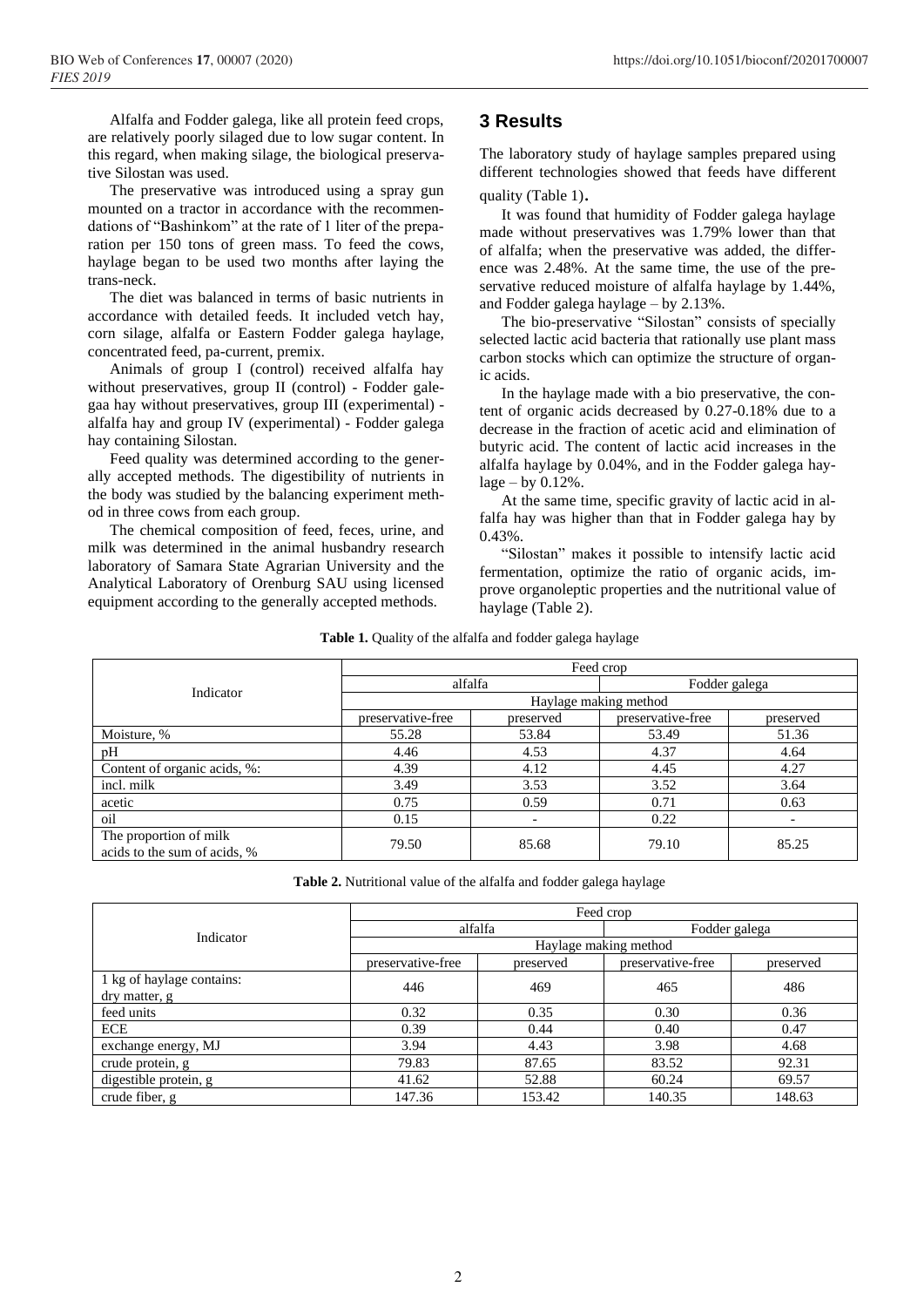|  | Table 3. Digestibility of nutrients in diets composed of alfalfa and fodder galega haylage, % |
|--|-----------------------------------------------------------------------------------------------|
|  |                                                                                               |

| Indicator      | Group            |                  |                      |                    |  |  |
|----------------|------------------|------------------|----------------------|--------------------|--|--|
|                |                  |                  | Ш                    |                    |  |  |
| Dry matter     | $64.33 \pm 0.59$ | $68.84\pm0.62$   | $68.18\pm0.56**$     | $73.22 \pm 0.51**$ |  |  |
| Organic matter | $69.21 \pm 0.65$ | $72.12\pm0.57$   | 72.54±069*           | $75.43\pm0.66*$    |  |  |
| Crude protein  | $67.94\pm0.43$   | 71.96±0.56       | $73.62 \pm 0.52$ *** | $77.38 \pm 0.63**$ |  |  |
| Crude fat      | $62.48\pm0.54$   | $59.31 \pm 0.62$ | $66.74 \pm 0.68**$   | $64.57\pm0.56**$   |  |  |
| Crude fiber    | $51.63 \pm 0.67$ | $56.27 \pm 0.49$ | $55.49\pm0.59**$     | $60.34\pm0.55**$   |  |  |
| <b>NVES</b>    | 73.56±0.48       | $72.69 \pm 0.53$ | $81.46 \pm 0.57$ *** | 79.92±0.61***      |  |  |

Note: \*Р<0,05; \*\*Р<0,01; \*\*\*Р<0,001

| <b>Table 4.</b> Milk productivity of cows (lactation III) |  |
|-----------------------------------------------------------|--|
|                                                           |  |

| Indicator                                | Group             |                   |                        |                       |  |  |
|------------------------------------------|-------------------|-------------------|------------------------|-----------------------|--|--|
|                                          |                   | Н                 | Ш                      | IV                    |  |  |
| Duration of lactation, days              | $354.6 \pm 8.12$  | $349.2 \pm 6.74$  | $331.5 \pm 7.34$       | $326.9 \pm 7.68$      |  |  |
| Milk yield for 305 days of lactation, kg | 5049±123.84       | 5264±146.33       | 5786±112.47***         | $6132 \pm 129.56$ *** |  |  |
| Milk yield, kg                           | 5436±125.47       | $5640 \pm 149.26$ | $6014 \pm 115.63$ ***  | $6358 \pm 130.81***$  |  |  |
| MFF, %                                   | $3.69 \pm 0.03$   | $3.72 \pm 0.02$   | $3.74 \pm 0.01$        | $3.78 \pm 0.02$       |  |  |
| Milk fat, kg                             | 186.31±4.72       | $195.82 \pm 3.59$ | $216.40\pm4.11$        | 231.79 ± 4.33         |  |  |
| MFP, %                                   | $3.11 \pm 0.02$   | $3.15 \pm 0.02$   | $3.18 \pm 0.01$ ***    | $3.24 \pm 0.01$ ***   |  |  |
| Milk protein, kg                         | 157.02±4.24       | $165.82{\pm}4.65$ | $183.99 \pm 3.82$      | 198.68±4.14           |  |  |
| Live weight kg                           | $541.4 \pm 5.98$  | 539.8±4.47        | $548.6 \pm 5.23$       | $552.1 \pm 4.96$      |  |  |
| Milk index                               | $932.6 \pm 18.71$ | $975.2 \pm 16.94$ | $1054.7 \pm 17.30$ *** | $1110.7\pm18.45***$   |  |  |
| Milk per 1 day of lactation, kg          | $15.33 \pm 0.69$  | $16.15 \pm 0.852$ | $18.14 \pm 0.47$ ***   | 19.45±0.59***         |  |  |

Note: \*\*\*Р<0,001

Due to the use of Silostan, the dry matter content in the alfalfa haylage increased by 5.2%, in the Fodder galega haylage increased by 4.5%; energy feed units (EFU) increased by 12.8 and 17.5%, respectively; crude protein – by 9.8 and 10.5%, digestible protein – by 27.1 and 15.5%, crude fiber – by 4.1 and 5.9%, respectively.

It should be noted that the nutritional value of Fodder galega haylage was higher in terms of dry matter content by 3.6%, EFU – by 6.8%, crude protein – by 5.3%, digestible protein  $-$  by 31.6%; the content of crude fiber decreased by 3.1%.

The balance experiment conducted on full-aged cows during the 2-3 months of lactation showed that Fodder galega haylage with a bio-preservative was better digested than alfalfa one (Table 3).

It was found that a bioconservative added to the alfalfa haylage sincreased the digestibility of dry matter by 3.85% (P<0.01), organic matter – by 3.33% (P<0.05), raw protein – by 5.68% (P<0.001), crude fat – by 4.26% (P<0.01), crude fiber – by  $3.86\%$  (P<0.01), NVES – by 7, 9% (P<0.001); a bioconservative added to the Fodder galega haylage increased these indicators by 4.38% (P<0.01); 3.31% (P<0.05); 5.42% (P<0.01); 5.26% (P<0.01); by 4.07% (P<0.01); 7.23% (P<0.001), respectively.

At the same time, digestibility of dry matter of the Fodder galega diet was  $5.04\%$  (P<0.01) higher, the content of organic matter was 2.89% higher (P<0.05), crude protein – 3.76% higher (P<0.01), crude fiber – 4.85% higher  $(P<0.01)$ ; the digestibility of raw fat was lower by 2.17%, NVES – by 1.54.

Higher quality and nutrition value of haylage containing the bio preservative, its better digestibility made it possible to increase the level of milk productivity of cows of the experimental groups (Table 4).

When feeding cows with Fodder galega hay, the milk yield was higher by 215 kg (4.3%) in comparison with alfalfa hay lacking Silostan, and by 346 kg (6,0%; P<0.05) in comparison with alfalfa hay containing Silostan.

When Silostan was added to the sowing alfalfa mass, the milk yield increased by  $737 \text{ kg}$  (14.6%; P<0.001); when Silostan was added to the sowing Fodder galega mass, the milk yield increased by 868 kg (16.5%; P<0.001).

Along with an increase in the milk yield, quality of milk improved as well. The mass fraction of fat increased by 0.05 and 0.06%, the mass fraction of protein increased by 0.07 and 0.09%, respectively (P<0.001).

In cows, consumption of haylage with a biopreservative increased the intensity of milk synthesis. For every 100 kg of live weight (milk index), the milk yield gain was  $122.1$  kg per cow  $(13.1\%; P<0.001)$  when feeding with alfalfa and 135.5 kg  $(13.9\%; P<0.001)$  when feeding with Fodder galega.

Thus, per 1 day of lactation, the milk yield in cows of group III was higher than that in cows of group I by 2.81 kg  $(18.3\%; P<0.001)$ ; the milk yield in cows of group IV was higher than that in cows of group II by 3.3 kg  $(20.4\%; P<0.001).$ 

Evaluation of technological properties of milk showed that feeding with Silostan-containing haylage had a positive effect on cheese suitability (Table 5).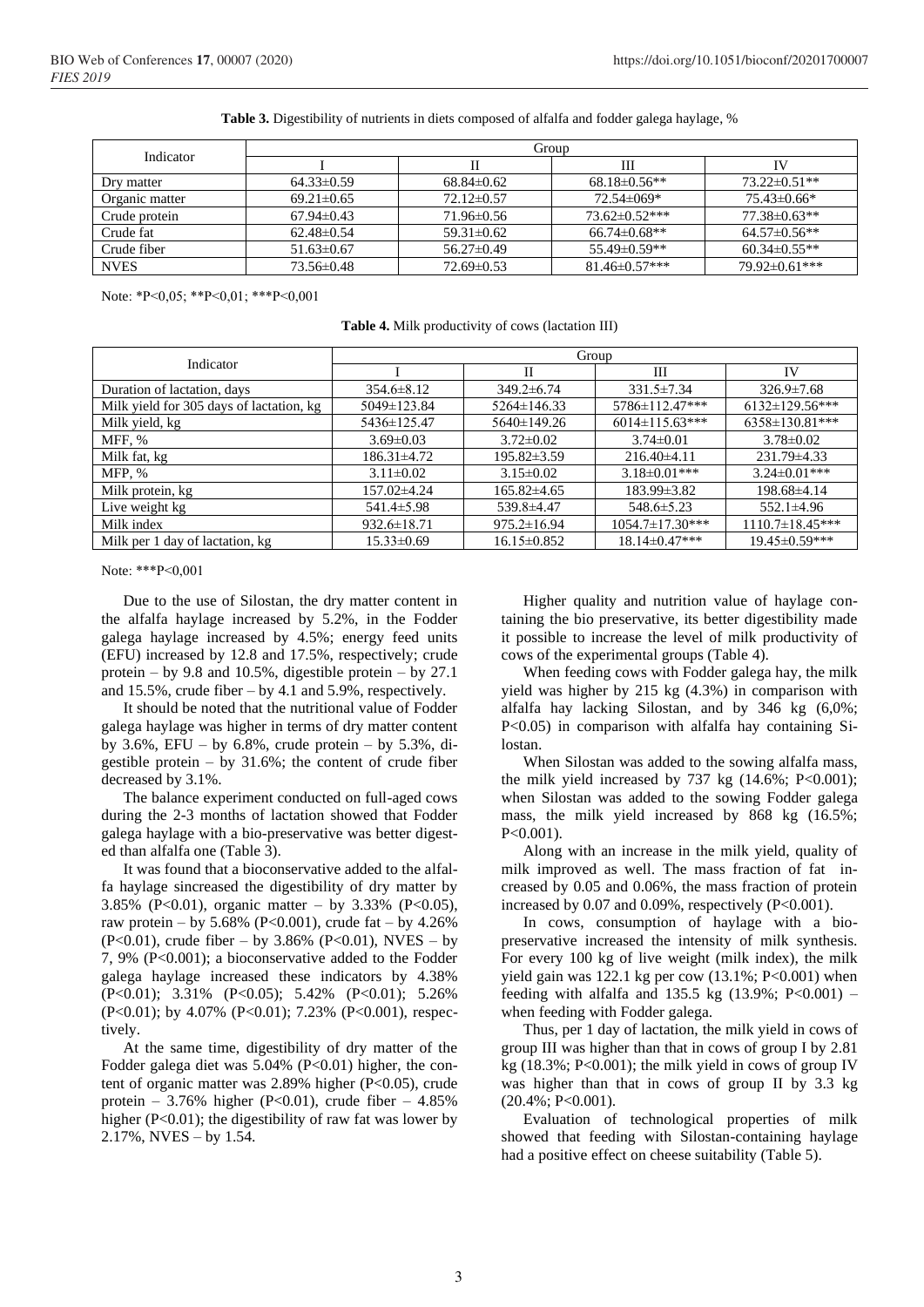|                                                       | Group           |                 |                  |                  |  |  |
|-------------------------------------------------------|-----------------|-----------------|------------------|------------------|--|--|
| Indicator                                             |                 | Π               | Ш                | IV               |  |  |
| Duration of coagulation with rennet, min              | $41.3 \pm 2.35$ | $39.6 \pm 1.94$ | $34.2 \pm 1.67*$ | $31.9 \pm 2.12*$ |  |  |
| including coagulation phase, min                      | $31.5 \pm 1.83$ | $30.2 \pm 0.98$ | $26.8 \pm 1.29$  | $24.8 \pm 1.36$  |  |  |
| gel formation phase, min                              | $9.8 \pm 0.67$  | $9.4 \pm 0.82$  | $7.4 \pm 0.52$   | $7.1 \pm 0.48$   |  |  |
| The duration of rennet processing, min                | $60.8 \pm 2.98$ | $58.7 \pm 3.24$ | $54.6 \pm 3.01$  | $53.3 \pm 2.73$  |  |  |
| Dry whey waste, %                                     | $55.3 \pm 0.69$ | $54.1 \pm 0.55$ | $53.4 \pm 0.46$  | $51.7 \pm 0.49$  |  |  |
| The ratio of fractions rennet: serum, %               | 29:71           | 30:70           | 34:66            | 35:65            |  |  |
| The density of rennet, $g / cm2$                      | $2.10\pm0.01$   | $2.28 \pm 0.02$ | $2.53 \pm 0.01$  | $2.72 \pm 0.02$  |  |  |
| Moisture holding ability, %                           | $55.8 \pm 0.34$ | $57.3 \pm 0.41$ | $59.9 \pm 0.27$  | $61.5 \pm 0.30$  |  |  |
| Consumption of whole milk per 1 kg of ripe cheese, kg | $12.2 \pm 0.43$ | $11.6 \pm 0.39$ | $10.8 \pm 0.31*$ | $10.3 \pm 0.37*$ |  |  |

**Table 5.** Technological properties of milk in the production of hard cheese

Note: \*Р<0,05

In the cows of the experimental groups, the duration of milk coagulation was reduced when exposed to rennet by 7.1 (17.2%; P<0.05) and 7.7 minutes (19.4%; P<0.05). The duration of the casein rennet treatment was also reduced by 6.2 (10.2%) and 5.4 min (9.2%). Improvement of the technological properties and chemical composition of milk reduced the loss of nutrients. At the same time, the rennet: serum ratio improved due to an increase in the rennet share in the experimental samples by 5%.

Quality of rennet and its density are crucial in the production of hard cheese. In accordance with technical conditions, density of the rennet should be  $2.7 - 3.5$  g/cm<sup>2</sup>. It was established that only including Silostan in the diet, quality of the rennet corresponded to the minimum requirements  $(2.72 \text{ g/cm}^2)$ .

Improving the technological properties of milk made it possible to reduce the production cost of 1 kg of ripened cheese by 1.4 (11.5%; P<0.05) and 1.3 kg (11.2%;  $P < 0.05$ ).

## **5 Conclusion**

It was found that the use of Silostan at the rate of 1 liter of the preparation per 150 tons of green mass improves organoleptic characteristics and the nutritional value of the feed. Feeding lactating cows with Fodder galega haylage containing Silostan improved digestibility of nutrients due to the higher leafiness of Fodder galega compared to alfalfa. As a result, milk productivity of cows per 1 day of lactation increased due to the biological characteristics of Fodder galega by 5.3%, due to the introduction of Silostan  $-$  by 20.4%. At the same time, the technological properties of milk improved, milk consumption per 1 kg of ripened cheese decreased by 4.9- 11.2%.

### **References**

1. F.S. Khaziakhmetov, A.F. Khabirov, R.Kh. Avzalov, G.R. Tsapalova, M.B. Rebezov, Kh.Kh. Tagirov, Sh.Sh. Giniyatullin, Kh.G. Ishmuratov, G.S. Mishukovskaya, F.M. Gafarova, Zh.S. Yessimbekov, *Effect of probiotics on calves, weaned pigs and lamb growth* Research J. of Pharmaceutical, Biological and Chemical Sciences **9(3),** 866-870 (2018)

- 2. F.S. Khaziakhmetov, A.F. Khabirov, R.Kh. Avzalov, G.R. Tsapalova, M.B. Rebezov, Kh.Kh. Tagirov, Sh.Sh. Giniyatullin, Kh.G. Ishmuratov, G.S. Mishukovskaya, F.M. Gafarova, Zh.S. Esimbekov, *Valuable effect of using probiotics in poultry farming* Annual Research & Review in Biology **25(1),** 1-7 (2018)
- 3. L.P. Zaripova, F.S. Gibadullina, Sh.K. Shakirov et al., *Feed of the Republic of Tatarstan*: *composition, nutrition and use* 272 (Foliant, Kazan, 2010)
- 4. Z.N. Sheigratsova, A.F. Trofimov, *The dynamics of humoral indicators of calves with the application of a compiex of biologacalli active substances* Current problems of intensive development of animal nusbanbry, 343-349 (Gorki, 2012)
- 5. D.R. Davies, R. Fychan, R. Jones, *Aerobic deterioration of silage: causes and controls* in *Nutritional Biotechnology in the feed and Food Industries. Proc. of All tech's 23rd Annual Symposium* 227-238 (Nottingham, 2007)
- 6. C.D. Ellermeier, E.C. Hobbs, J.E. Gonzales et al., *A Three-Protein Signaling Pathway Governing Immunity to Bacterial Cannibalism Toxin* Cell **124,** 549-559 (2006)
- 7. E. Streit, G. Schatzmayr, P. Tassis, E. Tzika, D. Marin, I. Taranu, C. Tabuc, A. Nicolau, I. Aprodu, O. Puel, I.P. Oswald, *Current situation of mycotoxin contamination and co-occurrence in animal feed – focus on Europe* Toxins **4(10),** 788-809 (2012)
- 8. S. V. Karamaev, L. N. Bakaeva, Kh. Z. Valitov, V. P. Lushnikov, M. V. Zabelina, N. G. Chamurliev, A. S. Karamaeva, *Quality of colostrum milk of large cattle dairy breeds* Research J. of Pharmaceutical, Biological and Chemical Sciences **9(5)**, 1429-1439 (2018)
- 9. V.I. Levakhin, E.A. Azhmuldinov, M.G. Titov, Yu.A. Lasygina, *The effect of forage from eastern goatskin and alfalfa on meat productivity and biological value of meat of gobies of Simmental breed* Feed production **10**, 40-44 (2014)
- 10. Yu.A. Pobednov, I.V. Kuchin, V.V. Soldatov, *Comparative efficiency of silage cultivation and silage of dried cereal grasses with preparations of lactic acid bacteria* Feed production **3**, 36-40 (2016)
- 11. A.T. Varakin, V.V. Salomatin, *Milk productivity of cows when feeding alfalfa silage harvested using a*